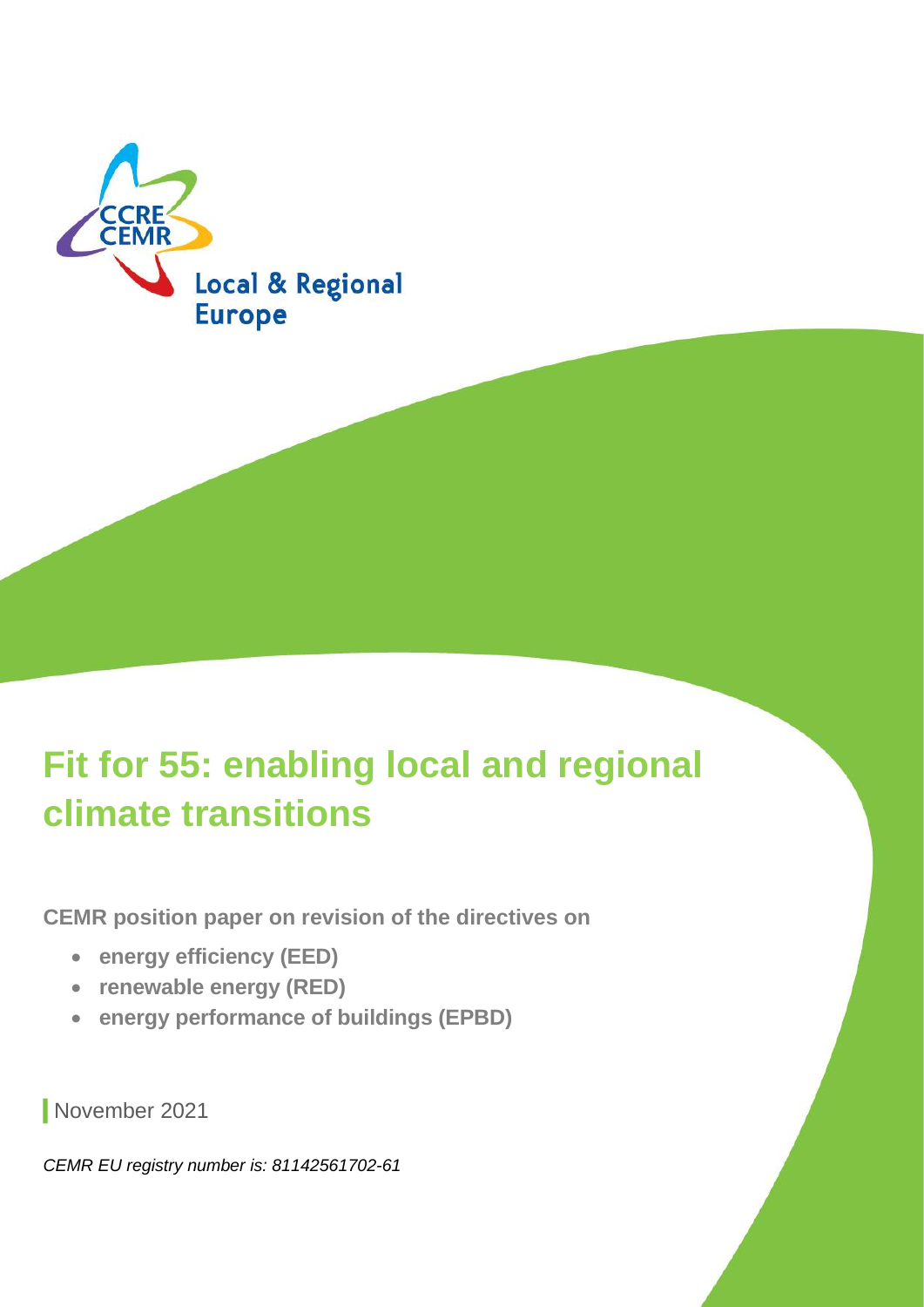*"We need more than ever to step up a long-term sustainable investment policy to combat both climate change and the challenge of rising energy prices. There is a strong case that energy efficiency and renewable energy can break our dependence on fossils fuels. This is at the core of the Fit for 55 package, which has the potential to boost a green and just recovery. Local and regional governments have developed strong knowledge and expertise, and they have a key role to play in the transition to an ambitious and inclusive EU climate policy."*

— Tijsse Stelpstra, Regional Minister of Drenthe and CEMR spokesperson on Energy

## **Context**

Under the [European Green Deal](https://ec.europa.eu/info/strategy/priorities-2019-2024/european-green-deal_en) published in 2019, the European Commission committed to stronger action on climate change with a long-term objective to reach climate neutrality by 2050. Presented in July and December 2021, the new [Fit for 55 package](https://ec.europa.eu/info/strategy/priorities-2019-2024/european-green-deal/delivering-european-green-deal_en) outlines the legislative measures to ensure the contribution of all sectors (energy, transport, housing, etc) to a fair transition. In this paper, we will lay the foundations for the development of further technical contributions and amendments in view of the negotiations at the European Parliament and Council regarding the revision of the EU directives on energy efficiency, renewable energy and the energy performance of buildings directive,.

The production and use of energy account for **more than 75% of the EU's greenhouse gas emissions.** Decarbonising the EU's energy system is therefore critical to reaching our 2030 climate objectives of reducing greenhouse gas emissions by 55% by 2030 and achieving carbon neutrality by 2050. To meet these targets, the European Commission has presented concrete proposals on energy efficiency, with many provisions directly impacting local and regional governments

Legislation on energy increasingly recognises the key role that local and regional authorities must play to achieve a secure, accessible and sustainable energy system. The Covenant of Mayors for Climate and Energy is a practical demonstration of the results that municipalities, provinces and regions can achieve on energy and climate issues. Such efforts should be further supported and local and regional authorities better empowered in the future.

### **CEMR main messages**

- **CEMR supports ambitious climate and energy targets** in line with 2050 climate neutrality for EU Member States and for non-EU countries where EU legislation applies. Increasing energy efficiency and developing renewable energy are necessary approaches to promote energy security, competitiveness and climate action, as well as to counter high energy costs and social vulnerability. Keeping a primary focus and binding national targets on greenhouse gas reduction, the EU should only set indicative national contributions on energy efficiency and renewable energy.
- **Adequate pricing** of carbon and energy should be a cornerstone of policy along with **technology-neutrality and holistic view of energy systems**, in order to reflect varying conditions on local, regional and national levels.
- **Local and regional authorities have a central and exemplary role** in increasing energy efficiency and renewable energy through local and regional planning, investments and public procurement as tools for enhancing sustainability. Thus, we emphasise the need to **involve local and regional governments** in both planning and implementation of the directives.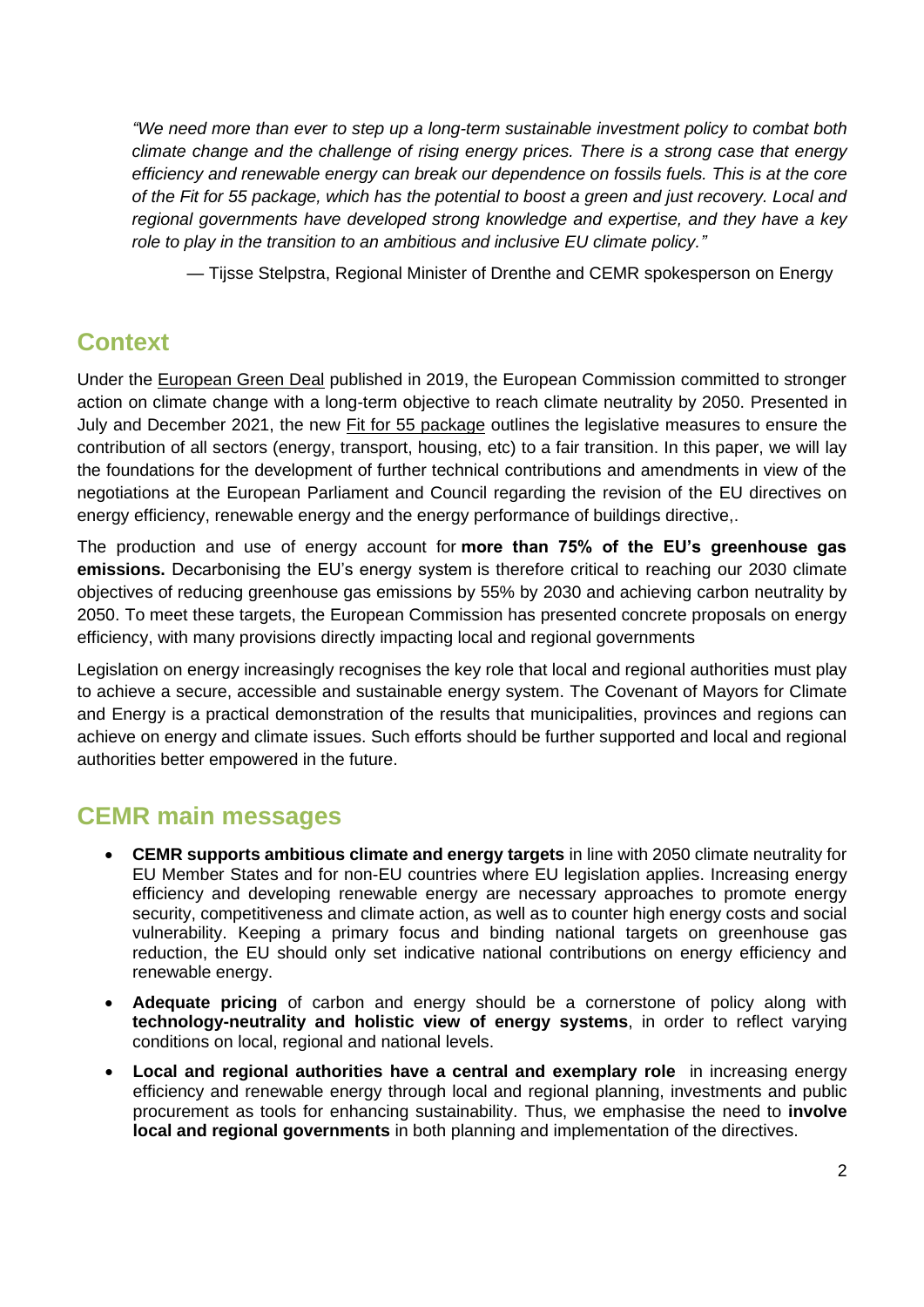- Local and regional authorities play a **significant role in delivering the UN sustainable development goals and the EU climate and energy goals**. They have shown strong leadership, especially during the COVID-19 pandemic, during which they have directly and regularly mobilised and communicated with citizens. This ability is of great added value in taking action on climate, energy efficiency and renewable energy.
- Implementation at local and regional level needs to be accompanied by **appropriate financial resources** and supportive measures, while avoiding over-regulation and increased administrative burdens.
- CEMR **opposes the proposed mandatory renovation rates for public buildings and obligations for public procurement** in the Energy Efficiency Directive (EED). In both areas we see a need for extensive capacity building through technical, financial and policy support and exchange of good practice. Any targets for the public sector should be subject to assessment and modification according to the relevant MS context.
- We reject specific detailed and extended reporting requirements in the proposed Renewable Energy Directive (RED) on the **use of of biomass**. We support **increasing the shares of renewables and waste heat** in heating and cooling, but targets should combine these sources **on an equal footing**. Shares of renewable energy in buildings should primarily be treated as an issue for the wider energy system and only secondly at building level.
- Energy-efficient **Waste-to-Energy should be considered sustainable in the taxonomy** as well as in the "Fit for 55" package and in upcoming new or revised legislative proposals
- **We oppose Minimum Energy Performance Standards (MEPS) as EU requirements for renovating** specified classes of existing buildings in the revision of the Energy Performance of Buildings Directive (EPBD), but would welcome indicative levels and guidance, with due regard to each MS context, individual building specifics and backed with enabling technical and financial support. EU regulation must allow LRAs to work from an integrated and territorial approach with a high level of flexibility to accomplish targets, e.g. by applying district, neighbourhood and portfolio approaches. A life cycle perspective is needed to reduce GHGimpact and increase circularity, to avoid that a push for renovation and new energy-efficient buildings would increase emissions.
- **Cooperation** is an important success factor, both among LRAs and with other levels of governance, such as through the Covenant of Mayors and other relevant platforms and partnerships. It enables synergies, exchange of knowledge and dissemination of **good practice**.

### **Further information**

CEMR has contributed to previous consultations on energy directives:

- [Joint response to public consultation on EED and RED, Feb 2021](https://drive.google.com/file/d/1YgpAiflPILPQ9MJcIZgrcLsARs6Z8IKu/view)
- [Response to public consultation on EPBD, June 2021](https://drive.google.com/file/d/1eyvH7bM9AefkJfzcLIB8PFUS5FIN9wu2/view)
- [Response to consultation on EED, November 2021](https://ec.europa.eu/info/law/better-regulation/have-your-say/initiatives/12552-EU-energy-efficiency-directive-EED-evaluation-and-review/F2752128_en)
- [Response to consultation on RED, November 2021](https://ec.europa.eu/info/law/better-regulation/have-your-say/initiatives/12553-EU-renewable-energy-rules-review/F2752121_en)
- -

CEMR also has gathered around 70 examples of good practices:

[Local and regional authorities' good practices and cooperation on energy and](https://docs.google.com/document/d/1Syh6_9yF50jU6FNaHElrqcELA8NyQ_2t/edit) climate action